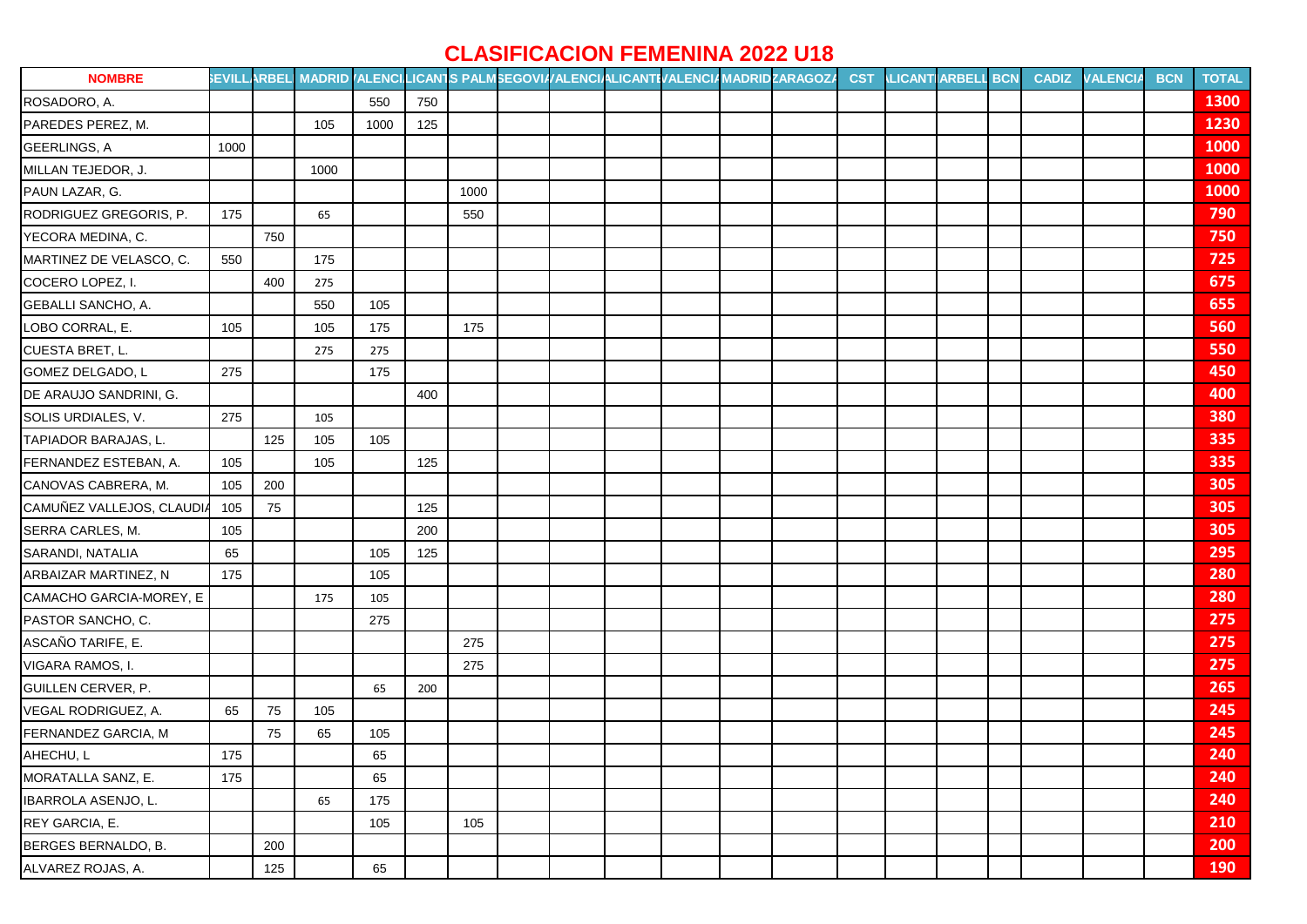| MARTINEZ AZCARRAGA, R.  |     |     |     | 105 | 75     |     |  |  |  |  |  |  | 180        |
|-------------------------|-----|-----|-----|-----|--------|-----|--|--|--|--|--|--|------------|
| VERGES BERNALDO, L      |     |     | 175 |     |        |     |  |  |  |  |  |  | 175        |
| FERRER PEREZ, C.        |     |     | 175 |     |        |     |  |  |  |  |  |  | <b>175</b> |
| NOGUERO ASENSIO, E      |     |     |     | 175 |        |     |  |  |  |  |  |  | 175        |
| MONZON FIGUEREO, P.     |     |     |     |     |        | 175 |  |  |  |  |  |  | 175        |
| MONZON FIGUEREO, Z.     |     |     |     |     |        | 175 |  |  |  |  |  |  | 175        |
| ESTEVEZ GRILLO, X.      |     |     |     |     |        | 175 |  |  |  |  |  |  | 175        |
| CASERO TOVAR, E.        |     |     |     |     | 45     | 105 |  |  |  |  |  |  | 150        |
| SANZ DE GALDEANO, N.    |     |     |     | 65  | 75     |     |  |  |  |  |  |  | 140        |
| COSTA ARAUJO, T.        |     |     |     | 65  | 75     |     |  |  |  |  |  |  | 140        |
| HEPCAL BARCAN, L.       |     |     | 65  | 65  |        |     |  |  |  |  |  |  | 130        |
| TOGORES DE LOÑO, V.     |     |     | 65  | 65  |        |     |  |  |  |  |  |  | 130        |
| PRAT BADOSA, I          |     |     | 65  | 65  |        |     |  |  |  |  |  |  | 130        |
| ABRAHAM-NILSEN, E.      |     | 125 |     |     |        |     |  |  |  |  |  |  | 125        |
| MATEOS LOSADA, CRISTINA |     | 125 |     |     |        |     |  |  |  |  |  |  | 125        |
| BARCIA, JEANNIE         |     | 75  |     |     | 45     |     |  |  |  |  |  |  | 120        |
| CALLEJO VIVAR, V.       |     | 45  | 65  |     |        |     |  |  |  |  |  |  | <b>110</b> |
| PARCET TORRES, S.       |     | 45  | 65  |     |        |     |  |  |  |  |  |  | 110        |
| RAMIREZ BOTELLA, A.     |     | 45  | 65  |     |        |     |  |  |  |  |  |  | 110        |
| RODRIGO HIDALGO, S.     | 65  |     |     |     | 45     |     |  |  |  |  |  |  | <b>110</b> |
| PALAZON LACASA, A.      |     |     | 65  |     |        |     |  |  |  |  |  |  | 65         |
| ALBERTO, M.             | 105 |     |     |     |        |     |  |  |  |  |  |  | 105        |
| SCHULTZ RODRIGUEZ, A.   | 105 |     |     |     |        |     |  |  |  |  |  |  | 105        |
| VILLANUEVA MORILLO, L.  | 105 |     |     |     |        |     |  |  |  |  |  |  | 105        |
| VAZQUEZ PEREIRO, Y.     |     |     | 105 |     |        |     |  |  |  |  |  |  | 105        |
| ABARKANE BOUTANAACH, M  |     |     | 105 |     |        |     |  |  |  |  |  |  | 105        |
| SHANGUICHEVA, S.        |     |     |     |     |        | 105 |  |  |  |  |  |  | 105        |
| GEAN, M.                |     |     |     |     |        | 105 |  |  |  |  |  |  | 105        |
| JOUSIF, C.              |     |     |     |     |        | 105 |  |  |  |  |  |  | 105        |
| DRASKOVIC, I.           |     |     |     |     |        | 105 |  |  |  |  |  |  | 105        |
| FARRANDO STIEPOVICH, C. |     | 75  |     |     |        |     |  |  |  |  |  |  | 75         |
| YECORA MEDINA, L.       |     | 75  |     |     |        |     |  |  |  |  |  |  | 75         |
| MARTINEZ PRADO, E.      |     | 75  |     |     |        |     |  |  |  |  |  |  | 75         |
| NAMESNIK, N.            |     |     |     |     | 75     |     |  |  |  |  |  |  | 75         |
| DE MOURA MORAES, L.     |     |     |     |     | $75\,$ |     |  |  |  |  |  |  | 75         |
| VELILLA MARTIN, I.      |     |     |     |     | 75     |     |  |  |  |  |  |  | 75         |
| CALDARARO SOFIA, L.     |     |     |     |     | 75     |     |  |  |  |  |  |  | 75         |